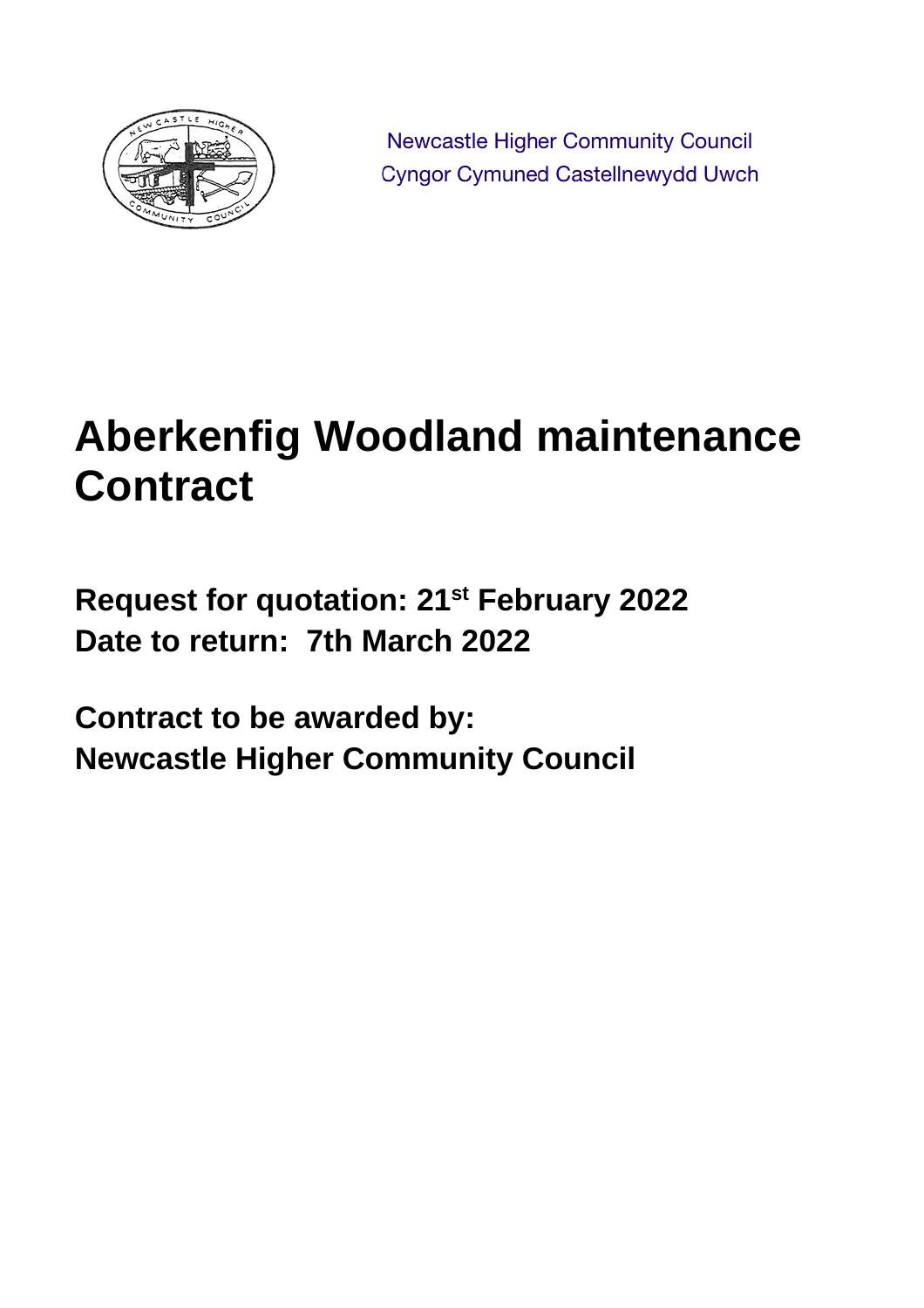# **Request for quotation**

**NHCC (Newcastle Higher Community Council)** is a small Community Council covering the villages of Aberkenfig and Pen-y-fai in Bridgend County Borough.

Locally known as 'Aberkenfig Woodland', it is the community woodland space surrounded by hedgerow and trees. It is used regularly by the community for dog walking, and young adults for walks.

The field and accompanying car park is leased from Bridgend County Borough Council.

## **Location**

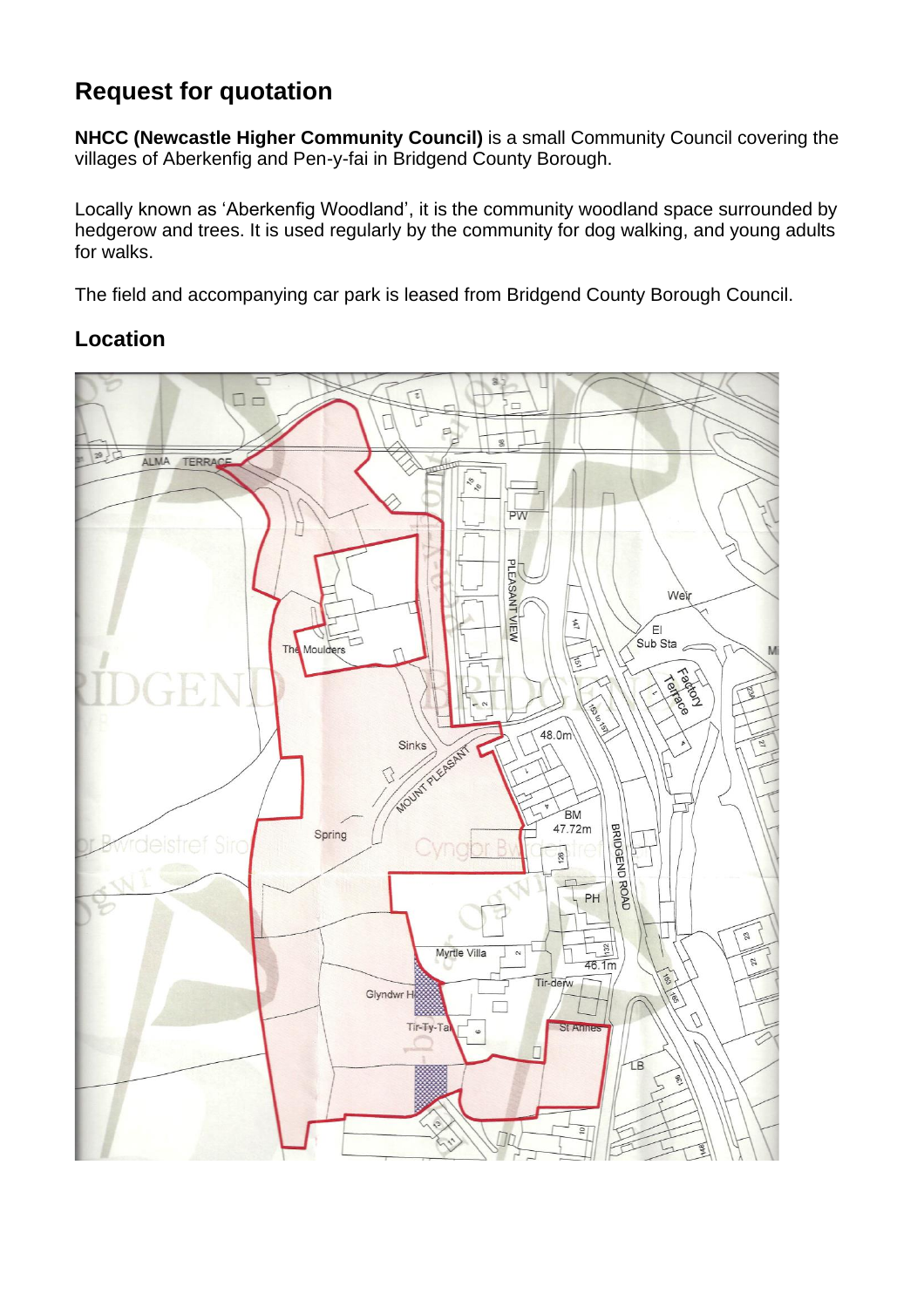## **Grounds Maintenance**

The overall purpose is to provide a clean, tidy and well-maintained grounds that reflects good horticultural and environmental practices. All work shall consequently be carried out and timed in such a way as to leave the site in a well maintained, safe and tidy condition at all times.

We are expecting that there may be several visits per annum, likely to be during the months April - March. There will also be a need to cut hedges surrounding the main entrance at least once per annum.

## **Request for quote (RFQ)**

You are asked to submit a quote with itemized costings for the necessary work to be undertaken to deliver the contract. Your proposal should include:

- Details of qualifications and experience
- Examples of previous /similar work and/or references
- Note equipment owned and/or available
- Detail any Licenses you hold for equipment / machinery usage and any product licenses
- Confirmation you undertake and will provide risk assessments and method statements
- Detail of what your suggested parks and woodland maintenance schedule will cover.

#### **1. Aberkenfig Woodland**

Please provide :

- Detail of what your suggested maintenance schedule.
- Cost for annual contract with a number of visits to the woodland per year. Mainly throughout the summer months.
- Cutting of a small patch of grassed area situated at the entrance to the woodland
- Litter picking across the whole area of 2.14 acres.
- Regular inspection during winter months.
- General maintenance of the paths, to include cutting back of brambles, trees, weeds and foliage.
- 1 hedgerow maintenance per annum
- Cost per grass cut and litter picking (if we need additional to 13 per annum)
- Cost per hedgerow maintenance (if we need additional to 1 per annum)

### **Timeline / Deadlines:**

| Submission of proposal by the:              | 7 <sup>th</sup> March 2022     |
|---------------------------------------------|--------------------------------|
| Contract Awarded for Pheasant Field         | By 14 <sup>th</sup> March 2022 |
| First Cut to be completed on Pheasant Field | April 2022                     |

Please provide the following information with your response:

Company name and Registration number where applicable Contact name, email, phone number and address VAT registration Number if applicable